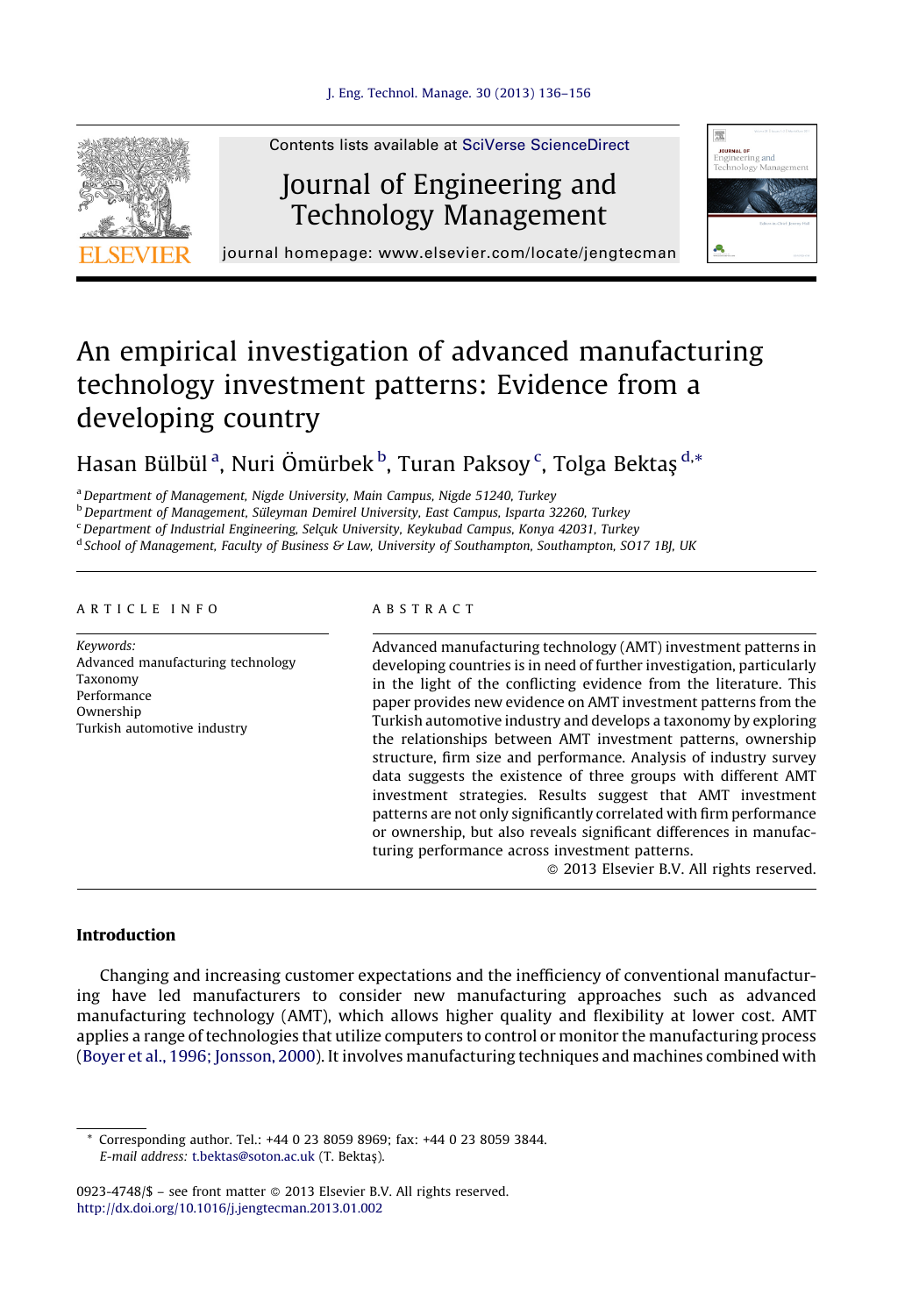information technology, microelectronics and new practices in the manufacturing process [\(Boyer](#page--1-0) et al., 1996; Small and Chen, 1997; Burgess and Gules, 1998; [Beaumont](#page--1-0) et al., 2002).

Diaz et al. [\(2003,](#page--1-0) p. 579) state that the ''relevant literature dealing with an analysis of AMT investment patterns is fairly recent and still relatively scarce''. In their pioneering study, [Boyer](#page--1-0) et al. [\(1996\)](#page--1-0) proposed a taxonomy of AMTs used in the North American metal-working industries based on relative investment in design, manufacturing and administrative technologies. Following the work of Boyer et al. [\(1996\),](#page--1-0) [Jonsson](#page--1-0) (2000) and Diaz et al. [\(2003\)](#page--1-0) present similar taxonomies based on the Swedish metal industry and the Spanish aeronautical industry, respectively. A common characteristic of the studies by Boyer et al. [\(1996\)](#page--1-0), [Jonsson](#page--1-0) (2000) and Diaz et al. [\(2003\)](#page--1-0) is their focus on developed countries as far as the analysis of investment patterns in AMT is concerned. However, macro- and micro-economical factors are just important in AMT adoption [\(Alcorta,](#page--1-0) 1999), and developing countries face more challenges than developed countries in this respect. For example, firms in developing countries have a less educated workforce, more limited capital and resources, and a less organized economic system relative to firms in developed countries ([Prasad](#page--1-0) et al., 2005). Furthermore, each industry has its own process structure while the type of industry affects the associated manufacturing activities (Hayes and [Wheelwright,](#page--1-0) 1979; Swamidass and Newell, 1987). For this reason, AMT investments may change from one country and one industry to another, and the technological strategies identified in the previous studies may not be relevant to firms in developing countries.

There are three main motivations for this research:  $(i)$  the contradictory findings of previous studies empirically exploring the impact of AMT investment strategies on firm performance necessitates further evidence, (ii) the lack of studies exploring AMT investment patterns in developing countries, and (iii) the suggestion repeatedly echoed in the literature to study taxonomies over time and in different contexts (Miller and Roth, 1994; [Kathuria,](#page--1-0) 2000; Frohlich and Dixon, 2001), which is taken up in this research.

The main aim of this study is to identify whether firms can be differentiated in their investments in AMT and to explore manufacturing and firm performances in the automotive industry of an emerging and developing economy, in this case Turkey<sup>1</sup>. The study aims to contribute to the operations management literature by (i) providing new evidence from the automotive sector of a developing country in which the use of AMT is highly relevant, which, to our knowledge is a first, and (ii) to provide a taxonomy of AMT investments in this sector and to identify differences and similarities from previous studies. The results are also of use for managers to understand the characteristics of each pattern, and the relationship between the patterns, performance, size, and ownership structure in this context.

The rest of the paper is structured as follows. In Literature review and working hypotheses, we present a review of the relevant literature including the existing taxonomies proposed on AMT investments, and describe the working hypotheses. The methodological approach taken in this paper is presented in Methodology, followed by an analysis of the data and presentation of the results in Analysis and results. Conclusions are given in section conclusions.

#### Literature review and working hypotheses

There are numerous studies which show the potential benefits of using AMT in aiding manufacturers to gain competitive advantage by improving their technological prowess and ability to manufacture a wide range of products at low volumes without a significant increase in costs or penalties (Adler, 1988; Gerwin and Kolodny, 1992; Dean and Snell, 1996; Kotha and [Swamidass,](#page--1-0) [2000](#page--1-0)), increasing productivity [\(Swamidass](#page--1-0) and Kotha, 1998), reducing direct labor costs, rework costs, and work-in-progress inventories (Zammuto and O'Connor, 1992; Zairi, 1993; Ghani and [Jayabalan,](#page--1-0) 2000; Lewis and [Boyer,](#page--1-0) 2002), and establishing closer and more responsive links to markets without increasing costs [\(Gupta](#page--1-0) et al., 1997). Swink and Nair [\(2007\),](#page--1-0) however, stated that the existing

<sup>&</sup>lt;sup>1</sup> See the lists by The World Bank <http://data.worldbank.org/about/country-classifications/country-and-lending-groups> and International Monetary Fund (IMF) <http://www.imf.org/external/pubs/ft/weo/2012/01/pdf/text.pdf> (both accessed 12 January 2013) for a list of developing countries, which Turkey appears as one in the Central and Eastern Europe region.